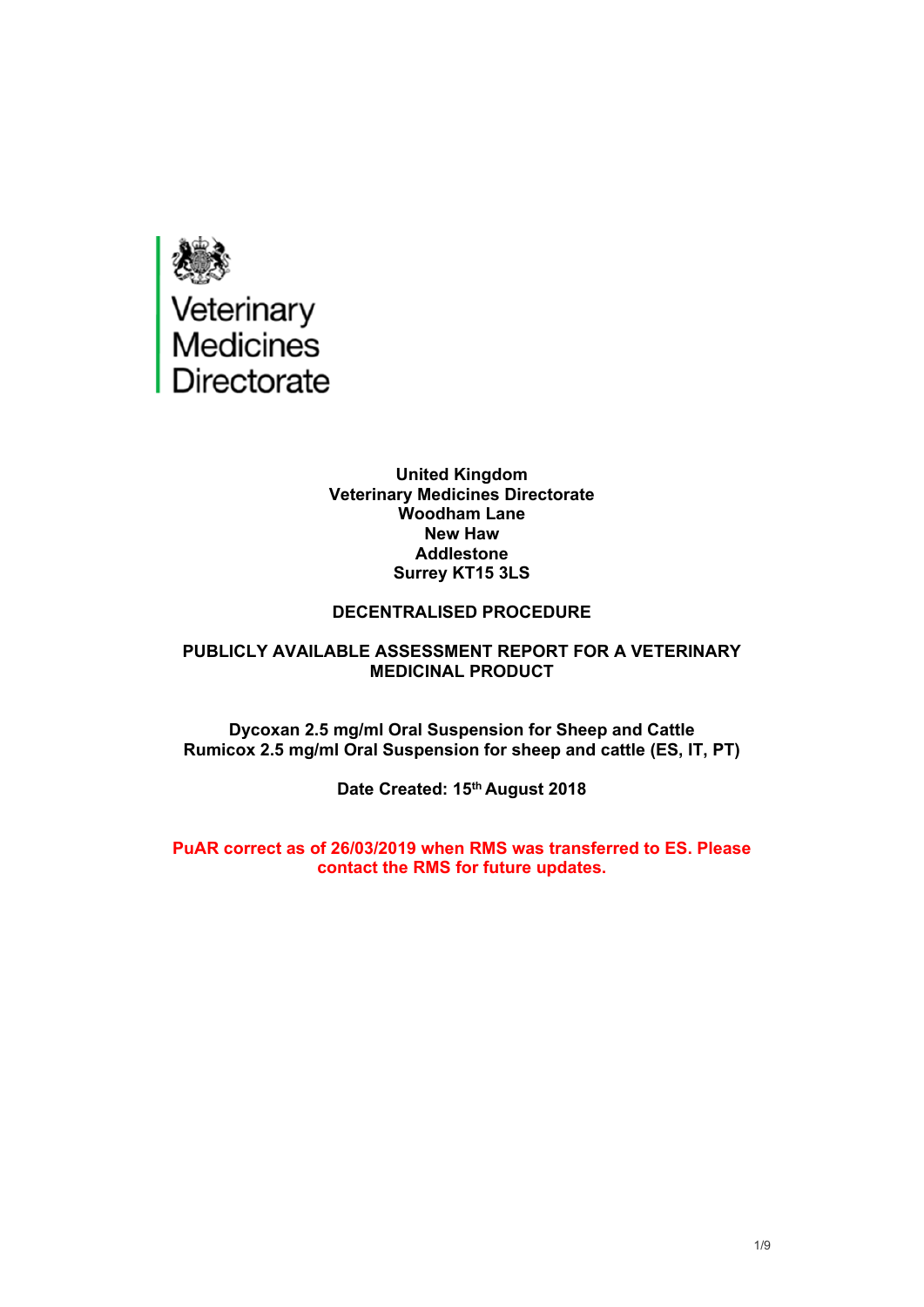# **MODULE 1**

## **PRODUCT SUMMARY**

| UK/V/0637/001/DC                                                                                                                                                                                                                                                                            |
|---------------------------------------------------------------------------------------------------------------------------------------------------------------------------------------------------------------------------------------------------------------------------------------------|
| Dycoxan 2.5 mg/ml Oral Suspension for Sheep<br>and Cattle                                                                                                                                                                                                                                   |
| Chanelle Pharmaceuticals Manufacturing Ltd.<br>Loughrea<br>Co Galway<br>Ireland                                                                                                                                                                                                             |
| <b>Diclazuril</b>                                                                                                                                                                                                                                                                           |
| QP51AJ03                                                                                                                                                                                                                                                                                    |
| Sheep (lambs), Cattle (calves)                                                                                                                                                                                                                                                              |
| In lambs:<br>Prevention of clinical signs of coccidiosis<br>caused by Eimeria crandallis and Eimeria<br><i>ovinoidalis</i> sensitive to diclazuril.<br>In calves:<br>Prevention of clinical signs of coccidiosis<br>caused by Eimeria bovis and Eimeria zuernii<br>sensitive to diclazuril. |
|                                                                                                                                                                                                                                                                                             |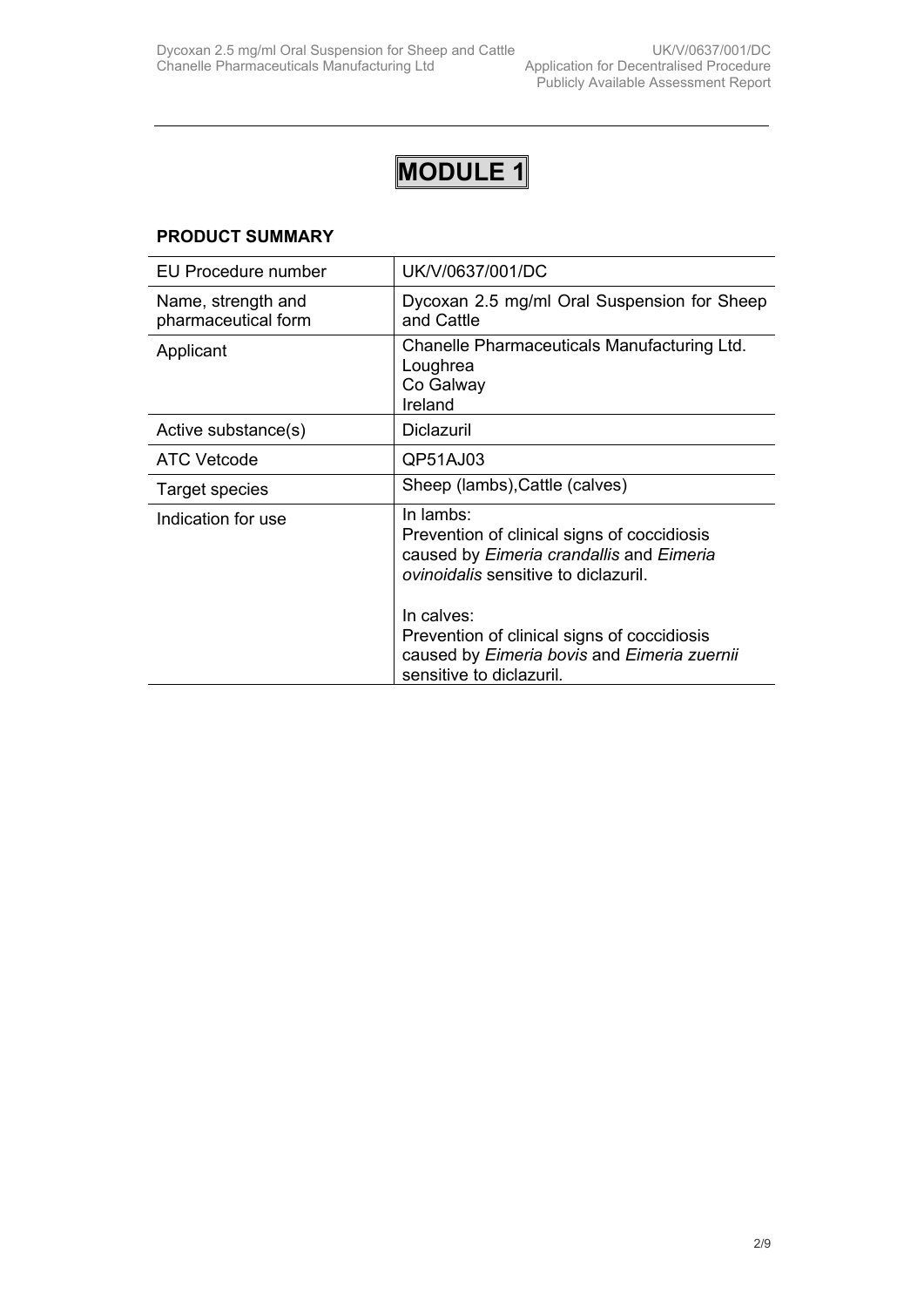## **MODULE 2**

The Summary of Product Characteristics (SPC) for this product is available on the Product Information Database of the Veterinary Medicines Directorate.

[\(www.gov.uk/check-animal-medicine-licensed\)](https://www.gov.uk/check-animal-medicine-licensed)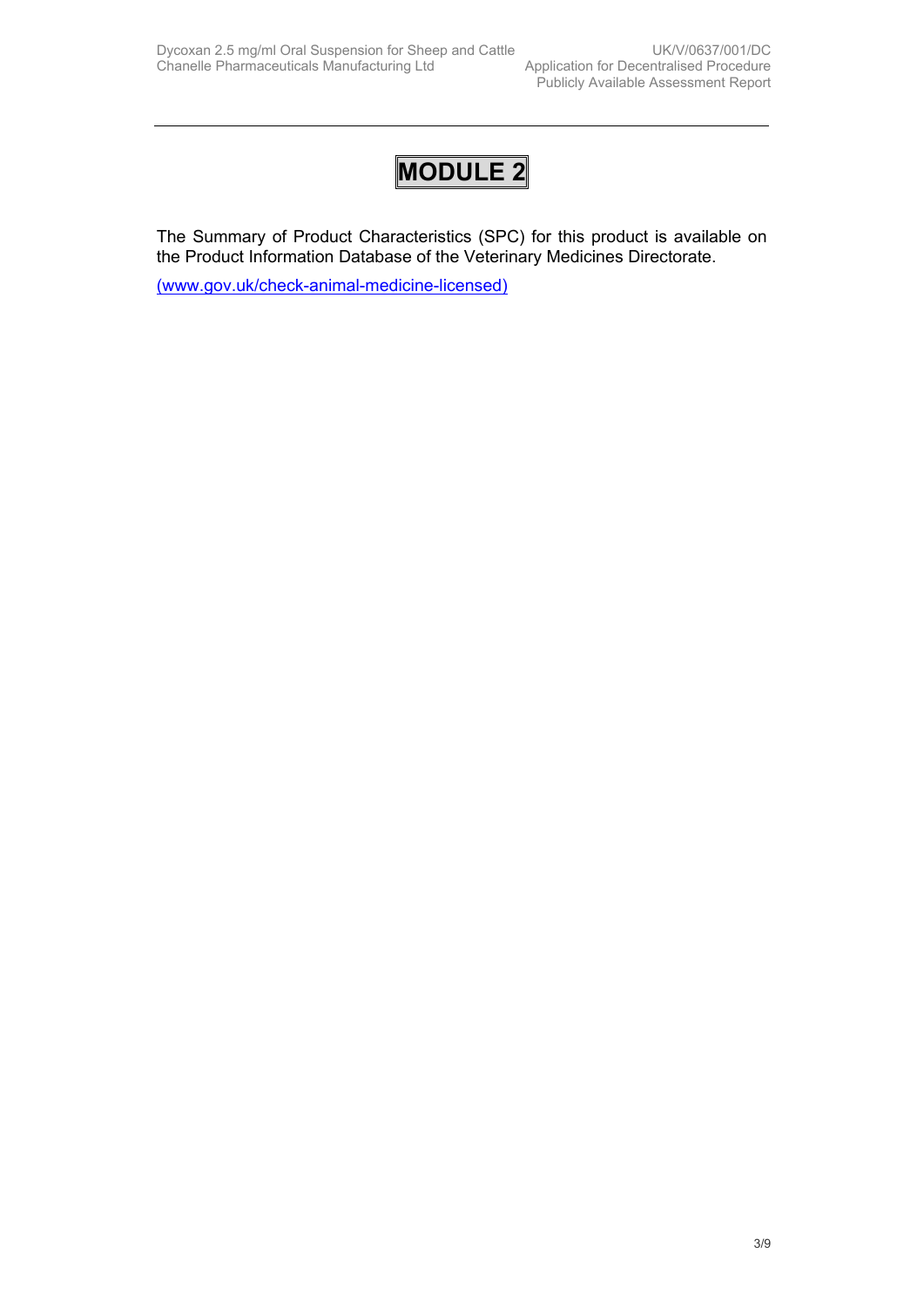

## **PUBLIC ASSESSMENT REPORT**

| Legal basis of original<br>application                                       | Generic application in accordance with Article<br>13(1) of Directive 2001/82/EC as amended.                                                                               |
|------------------------------------------------------------------------------|---------------------------------------------------------------------------------------------------------------------------------------------------------------------------|
| Date of conclusion of the<br>decentralised procedure                         | 31 <sup>st</sup> January 2018                                                                                                                                             |
| Date product first authorised<br>in the Reference Member<br>State (MRP only) | N/A                                                                                                                                                                       |
| Concerned Member States for<br>original procedure                            | Austria, Belgium, Czech Republic, Denmark,<br>France, Germany, Greece, Hungary, Ireland,<br>Luxembourg, The Netherlands,<br>Poland,<br>Portugal, Romania, Slovakia, Spain |

## **I. SCIENTIFIC OVERVIEW**

This was a generic application in accordance with Article 13(1) of Directive 2001/82/EC as amended. The reference product is Vecoxan 2.5 mg/ml Oral Suspension, authorised in the UK since February 1999. The product is indicated in lambs for the prevention of clinical signs of coccidiosis caused by *Eimeria crandallis* and *Eimeria ovinoidalis* sensitive to dicalzuril. In calves the product is indicated for the prevention of clinical signs of coccidiosis cause by *Eimeria bovis* and *Eimeria zuernii* sensitive to diclazuril. The product is an oral suspension and should be administered with a drenching gun. In lambs, dosage is a single oral administration of 1 mg diclazuril per kg bodyweight or 1 ml of the product oral suspension per 2.5 kg bodyweight at about 4-6 weeks of age at the time that coccidiosis can normally be expected on the farm. Under conditions of high infection pressure, a second treatment may be indicated about 3 weeks after the first dosing. In calves, dosage is a single administration of 1 mg diclazuril per kg bodyweight or 1 ml of the product oral suspension per 2.5 kg bodyweight, administered as a single dose, 14 days after moving into a potentially high risk environment. If animals are to be treated collectively they should be grouped according to their bodyweight and dosed accordingly. The product is authorised in pack sizes of 200 ml, 1 litre, 2.5 litre and 5 litre bottles.

The product is produced and controlled using validated methods and tests which ensure the consistency of the product released onto the market. It has been shown that the product can be safely used in the target species, any reactions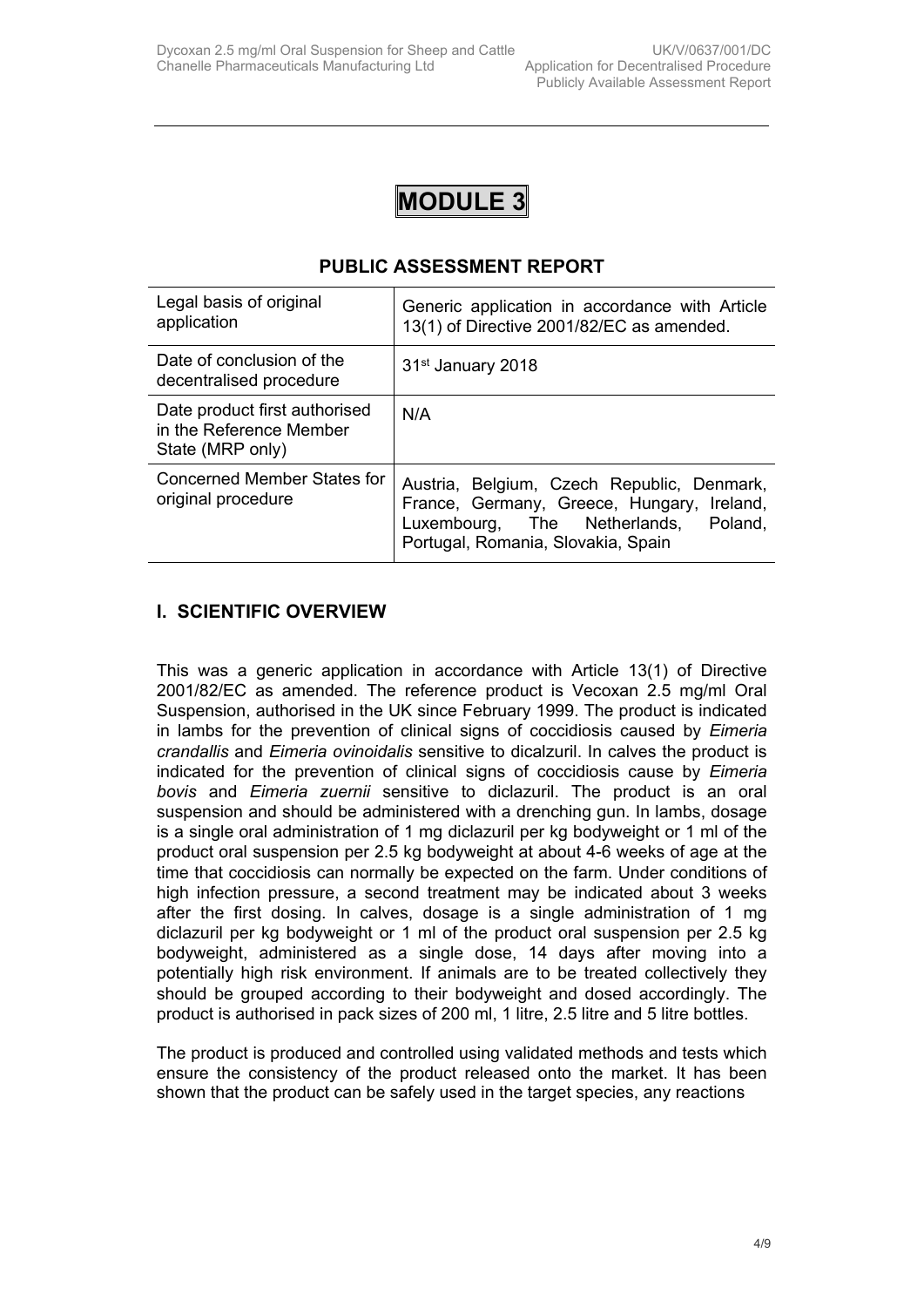observed are indicated in the  $SPC<sup>1</sup>$ . The product is safe for the user, the consumer of foodstuffs from treated animals and for the environment, when used as recommended. Suitable warnings and precautions are indicated in the SPC. The efficacy  $2$  of the product was demonstrated according to the claims made in the SPC. The overall benefit/risk analysis is in favour of granting a marketing authorisation.

## **II. QUALITATIVE AND QUANTITATIVE PARTICULARS OF THE CONSTITUENTS**

## *II.A. Composition*

The product contains 2.5 mg/ml diclazuril and the excipients methyl parahydroxybenzoate (E218), propyl parahydroxybenzoate, microcrystalline cellulose, carmellose sodium, polysorbate 20, sodium hydroxide and purified water.

The container/closure system consists of a 200 ml PET bottle with child resistant tamper evident high density polyethylene cap with a low density polyethylene lining, or a 1, 2.5 or 5 litre high density polyethylene bottle with polypropylene tamper evident cap with an aluminium seal seal The particulars of the containers and controls performed are provided and conform to the regulation.

The choice of the formulation and the presence of preservative are justified.

The product is an established pharmaceutical form and its development is adequately described in accordance with the relevant European guidelines.

## *II.B. Description of the Manufacturing Method*

The product is manufactured fully in accordance with the principles of good manufacturing practice from a licensed manufacturing site*.* The manufacturing method is a standard process involving the sequential addition and mixing of the components, followed by settling and making to batch volume with purified water. Process validation data on the product have been presented in accordance with the relevant European guidelines*.* 

## *II.C. Control of Starting Materials*

The active substance is diclazuril, an established active substance described in the European Pharmacopoeia. The active substance is manufactured in accordance with the principles of good manufacturing practice and in accordance with an Active Substance Master File.

<sup>1</sup> SPC – Summary of product Characteristics.

 $2$  Efficacy – The production of a desired or intended result.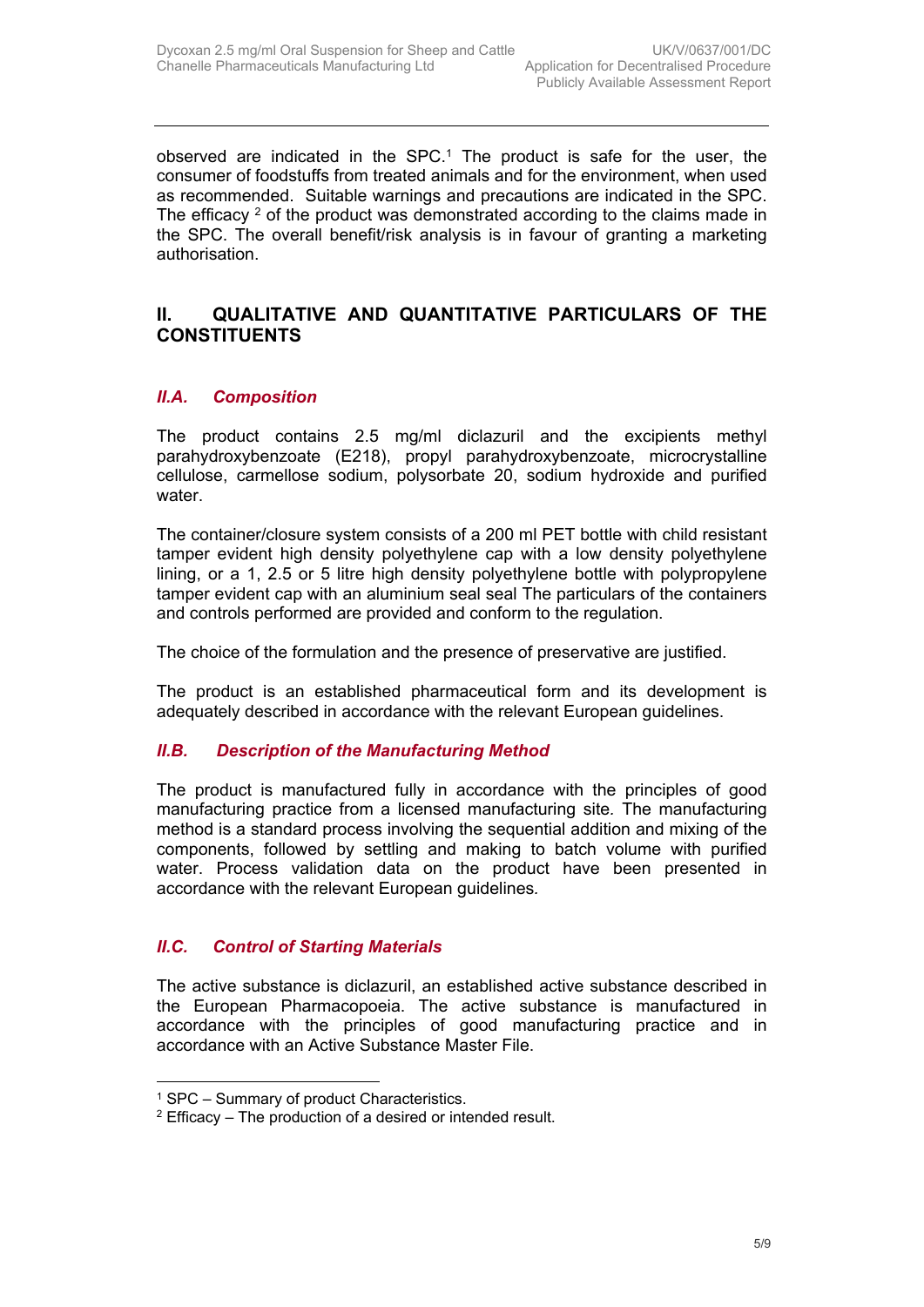The active substance specification is considered adequate to control the quality of the material. Batch analytical data demonstrating compliance with this specification have been provided.

All excipients are manufactured in accordance with the European Pharmacopoeia.

## *II.C.4. Substances of Biological Origin*

There are no substances within the scope of the TSE Guideline present or used in the manufacture of this product*.*

#### **II.D. Control Tests Carried Out at Intermediate Stages of the Manufacturing** *Process*

Not applicable.

#### *II.E. Control Tests on the Finished Product*

The finished product specification controls the relevant parameters for the pharmaceutical form. The tests in the specification, and their limits, have been justified and are considered appropriate to adequately control the quality of the product. Satisfactory validation data for the analytical methods have been provided. Batch analytical data from the proposed production sites have been provided demonstrating compliance with the specification. Control tests on the finished product are those for: appearance, pH, viscosity, density, assay of the active substance, identification of active, identification of preservative, related substances, assay of the preservative, microbiological purity, uniformity of fill, resuspendability and particle size

### *II.F. Stability*

Stability data on the active substance have been provided within the Active Substance Master File demonstrating the stability of the active substance when stored under the approved conditions.

Stability data on the finished product have been provided in accordance with applicable European guidelines, demonstrating the stability of the product throughout its shelf life when stored under the approved conditions.

#### *G. Other Information*

Shelf-life of the veterinary medicinal product as packaged for sale: 2 years. Shelf-life after first opening the immediate packaging: 6 months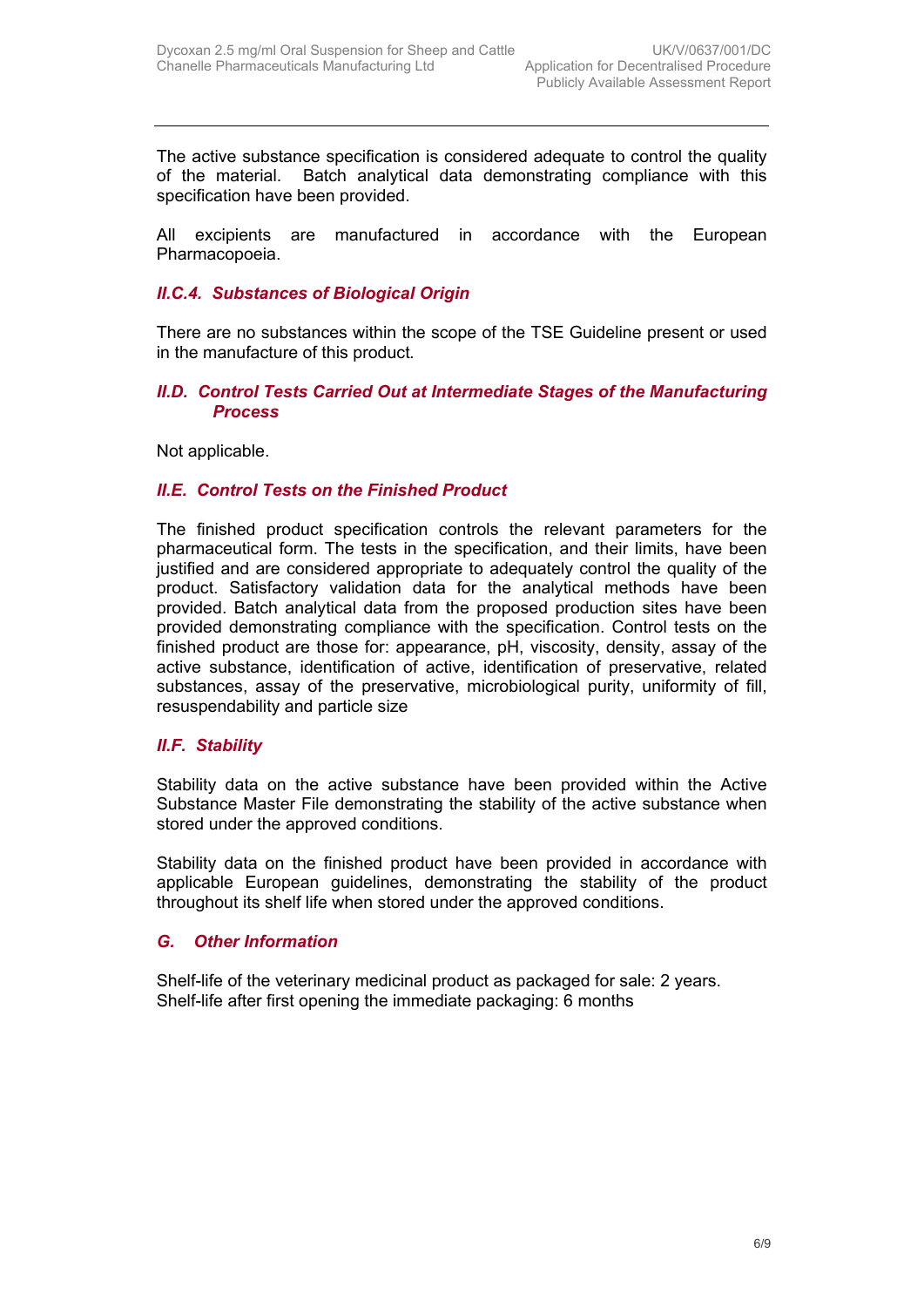## **III. SAFETY AND RESIDUES DOCUMENTATION (PHARMACO-TOXICOLOGICAL)**

## *III.A Safety Documentation*

This was an application for a generic product in accordance with Article 13(1) of Directive 2001/82/EC. Due to the nature of the application pharmacological and toxicological data are not required. Bioequivalence to the reference product has been demonstrated and is discussed in Part IV.

### *User Safety*

A user risk assessment was provided in compliance with the relevant guideline. Warnings and precautions as listed on the product literature are the same as for the reference product and are adequate to ensure safety to users of the product. Therefore the following applicant's user recommendations are appropriate:

• Wash hands after use.

## *Environmental Safety*

The Environmental Risk Assessment (ERA) was carried out in accordance with VICH and CVMP guidelines.

#### **Phase I:**

The initial predicted environmental concentration (PEC) in soil is less than 100 µg/kg. A Phase II ERA was not required. The applicant provided data to show that the active substance is very persistent in soil but is not bioaccumulative. Soil persistence is highlighted in the SPC. The product is not expected to pose a risk for the environment when used as recommended.

### *III.B.2 Residues documentation*

### *Residue Studies*

Due to the nature of the application and bioequivalence with the reference product has been demonstrated, residue depletion study data are not required. As the product is not intended for administration by intramuscular, subcutaneous or transdermal routes, no further evidence to demonstrate equivalent depletion of residues from the administration site is necessary.

### *MRLs*

Diclazuril is listed in Table 1 of Regulation 37/2010 with no MRL required for all ruminants and porcine species.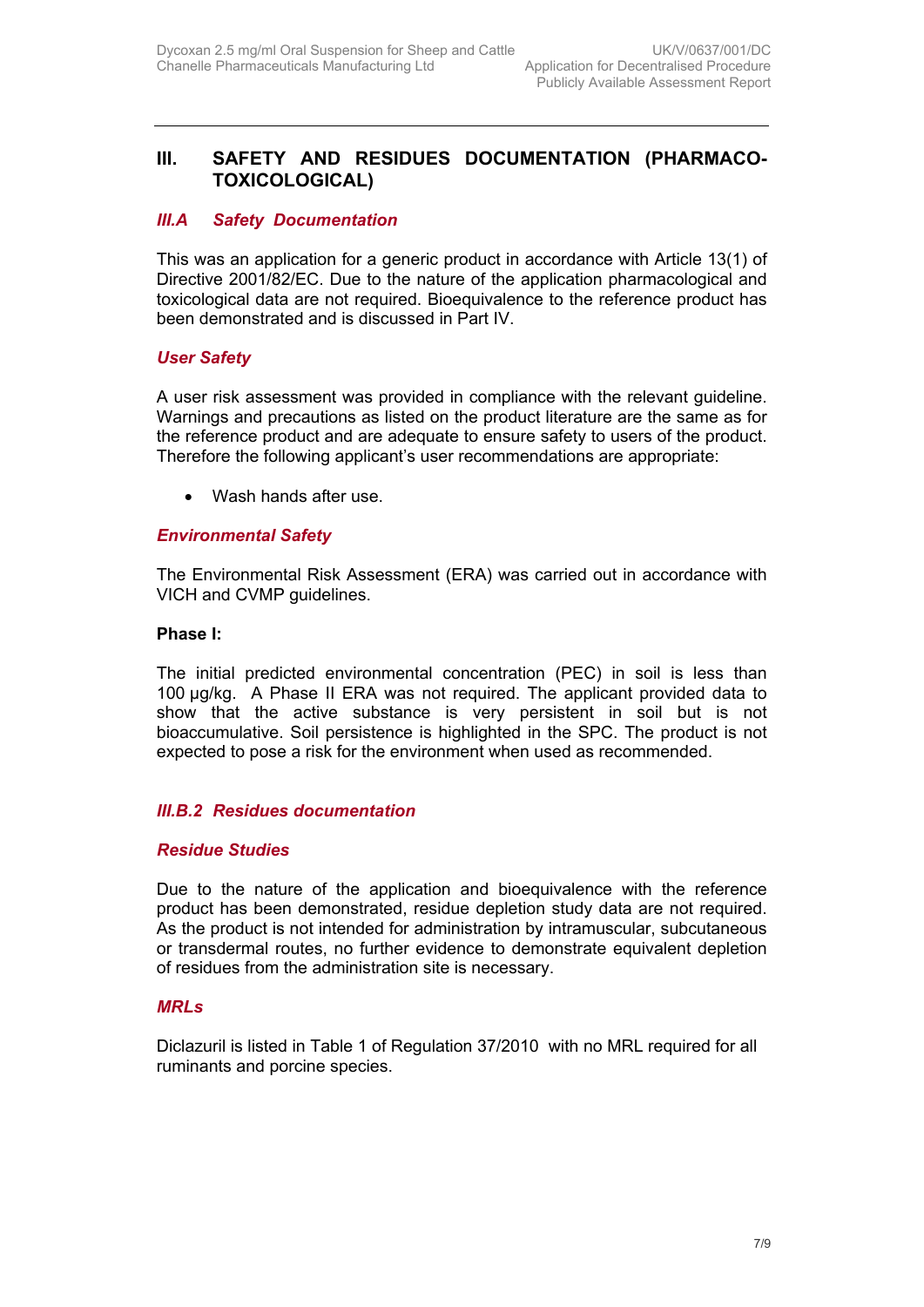## *Withdrawal Periods*

Based on the data provided, a withdrawal period of zero days for meat and offal in sheep (lambs) and cattle (calves) are justified.

## **IV CLINICAL DOCUMENTATION**

## *IV.I. Pre-Clinical Studies*

This was an application for a generic product in accordance with Article 13(1) of Directive 2001/82/EC. Due to the nature of the application the results of preclinical and clinical studies are not required. Bioequivalence to the reference product has been demonstrated and is discussed below.

#### *Pharmacology*

The applicant conducted and presented two *in vivo* bioequivalence studies, one in lambs and one in calves comparing the test product with the reference product Vecoxan 2.5 mg/ml Oral Suspension for Lambs and Calves. The studies were GLP compliant and block randomized. The animals were fasted before treatment. The test and the reference product were administered orally as a single dose. The parameters for statistical analysis were  $AUC<sub>t</sub>$  and  $C<sub>max</sub>$  Noncompartmental statistical methods were applied using EquivTest/PK software. Bioequivalence between the test formulation and reference product was tested with the 90% confidence intervals of the parameters. The 90% confidence intervals are within the pre-specified acceptance limits of 80 – 125% for  $AUC_t$ . For  $C_{\text{max}}$  the the 90% confidence intervals70 – 143%, justified by expected variability in this parameter following oral dosing and a high tolerability of the active substance in calves and lambs. Both studies showed bioequivalence, with 90% confidence intervals for ratios for  $C_{\text{max}}$  AUC<sub>t</sub> and AUC<sub>inf</sub> and therefore bioequivalence can be concluded.

## **V OVERALL CONCLUSION AND BENEFIT– RISK ASSESSMENT**

The data submitted in the dossier demonstrate that when the product is used in accordance with the Summary of Product Characteristics the benefit/risk profile of the product is favourable.